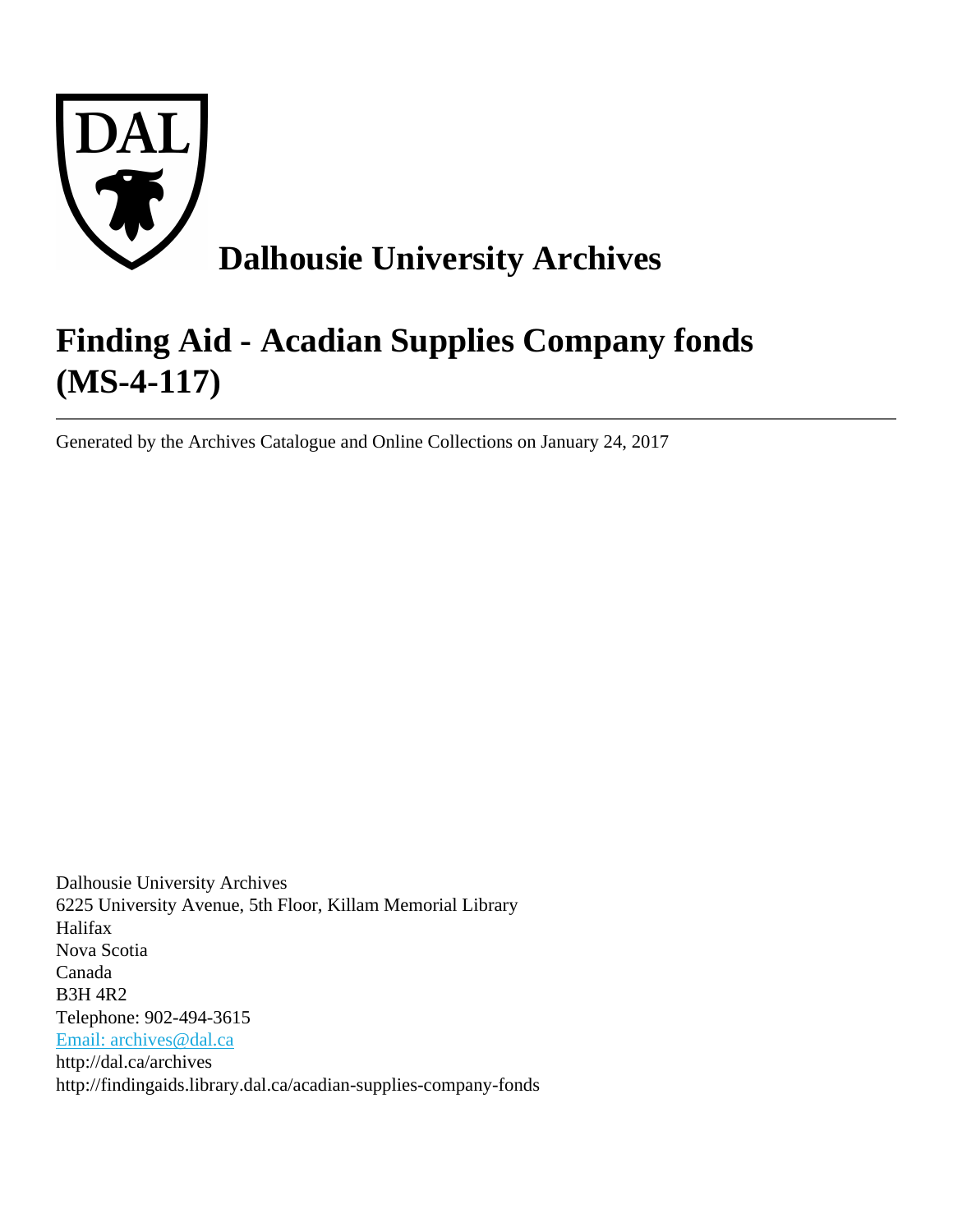# **Table of contents**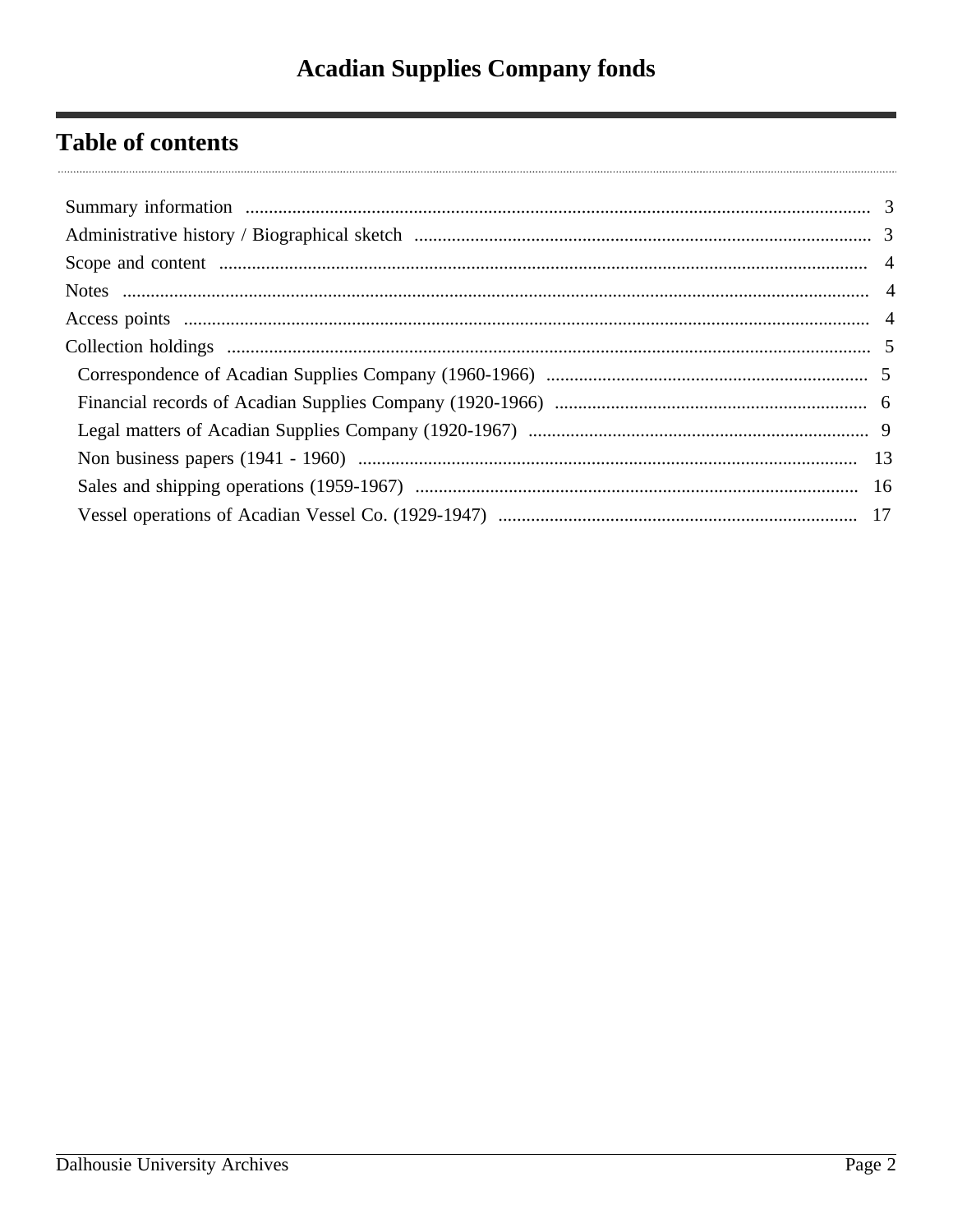# <span id="page-2-0"></span>**Summary information**

| <b>Repository:</b>           | Dalhousie University Archives                                                                                                                                                                                                   |
|------------------------------|---------------------------------------------------------------------------------------------------------------------------------------------------------------------------------------------------------------------------------|
| <b>Title:</b>                | <b>Acadian Supplies Company fonds</b>                                                                                                                                                                                           |
| Reference code:              | $MS-4-117$                                                                                                                                                                                                                      |
| Date:                        | 1920-1967 (date of creation)                                                                                                                                                                                                    |
| Language:                    | English                                                                                                                                                                                                                         |
| <b>Physical description:</b> | 35 cm of textual records                                                                                                                                                                                                        |
| Note [generalNote]:          | Preferred citation: [Identification of item], Acadia Supplies<br>Company fonds, MS-4-117, Box [box number], Folder [folder]<br>number], Dalhousie University Archives and Special Collections,<br>Halifax, Nova Scotia, Canada. |

# <span id="page-2-1"></span>**Administrative history / Biographical sketch**

#### **Note**

Acadian Supply Company was a ship chandler and merchandiser located in Lunenburg, incorporated on January 12, 1920 and operated till 1966. They sold coal, lumber, cement, building and fishing supplies, locks and keys and groceries. On October 28, 1966 Acadian Supply Co. was sold to A.B.C.O. Ltd. of Lunenburg, who kept the name until they closed, the original Acadian Supplies Co. operated under the name Acadian Holdings Limited until 1967 as they finished closing their accounts. R.S. Corkum was managing director until his death in November of 1929. He was replaced by Henry C. Winters on February 28th, 1930. Winters resigned in April of 1940 and replaced by J. Bertram Morash. Other directors over the years included Captain Leo P. Corkum, Captain Will Spindler, Hugh R. Anderson and B.S. Richard.

Acadian Vessel Company was a subsidiary of Acadian Supply Company, it was incorporated on May 5, 1930 and operated till 1964. They owned, bought, sold, and operated ships and vessels. In 1930 they owned the following vessels, Nina M. Conrad, Maria A. Spindler, Grace Buchner, Marshal Frank, Robert Esdale, Elizabeth Warde, Annie B. Gerhardt, M + L Coaster, Jean M. Madelin, Isabel F. Spindler, Leah Beryl and Howard Donald.

Both businesses were subsidiary companies under Adams and Knickle Ltd. (MS-4-27)

#### **Custodial history**

Records were acquired in two parts with the Adams and Knickles fonds (MS-4-27). The ledgers, day books, miscellaneous records and papers and cash books were donated by Graham Knickle in June of 1977.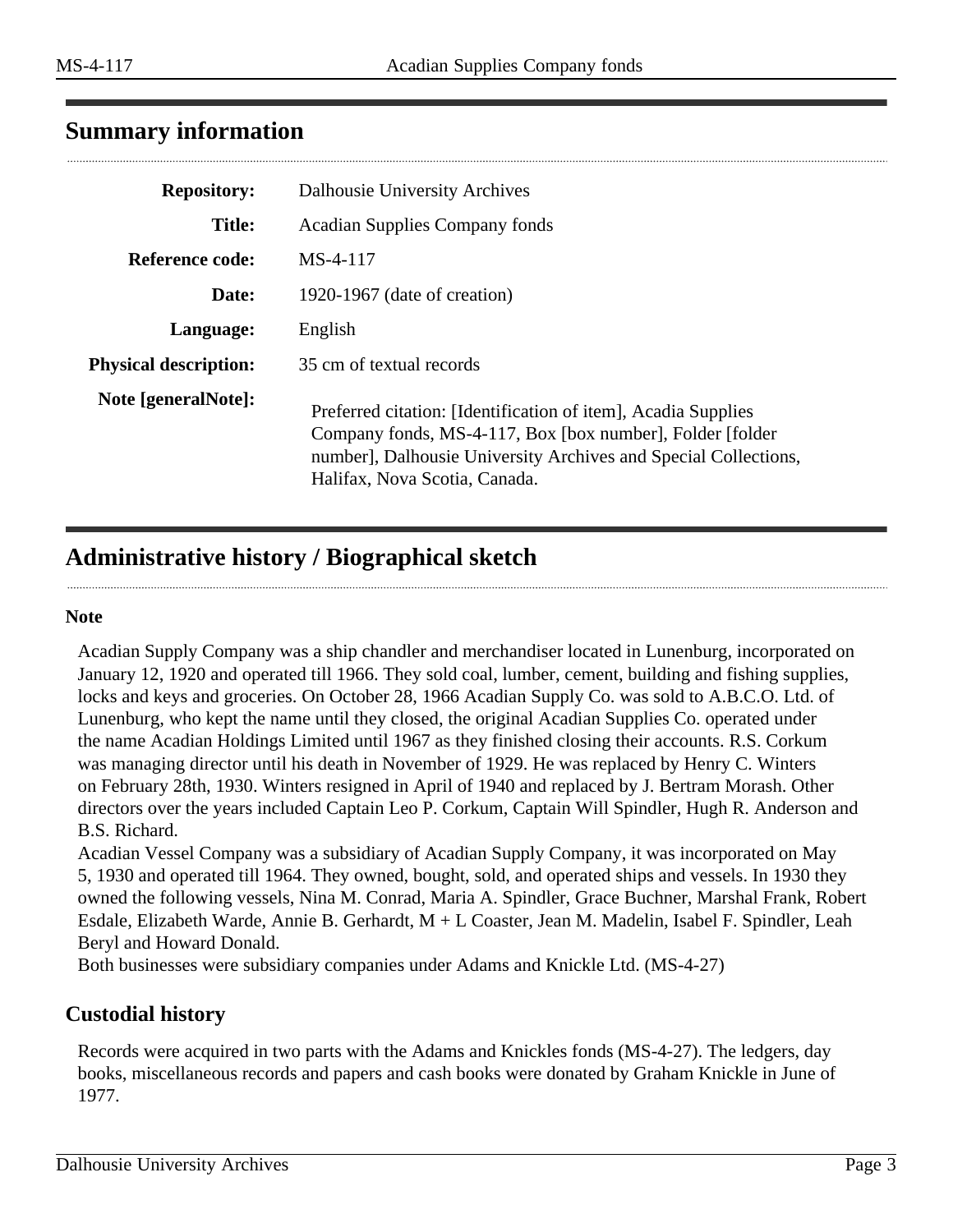### <span id="page-3-0"></span>**Scope and content**

The Acadian Supply Company fonds consist of correspondence, financial, legal, sales and shipping records and vessel papers. Also included is correspondence from Lunenburg Mayor Douglas Adams, church papers from LaHave United Church and the Parish of Saint John in Lunenburg, and papers from the Lunenburg Yacht Club and Curling Club.

### <span id="page-3-1"></span>**Notes**

#### **Title notes**

#### **Restrictions on access**

All files are open.

#### **Conditions governing use**

Materials do not circulate and must be used in the Archives and Special Collections Reading Room. Materials may be under copyright. Contact departmental staff for guidance on reproduction.

#### **Accruals**

No further accruals are expected.

#### **Other notes**

• **Publication status**: Published

### <span id="page-3-2"></span>**Access points**

- Adams and Knickle Limited.
- Textual record (documentary form)
- Business records (subject)
- Correspondence (subject)
- Ship chandlers (subject)
- Shipping--Nova Scotia (subject)
- Lunenburg (N.S.) (place)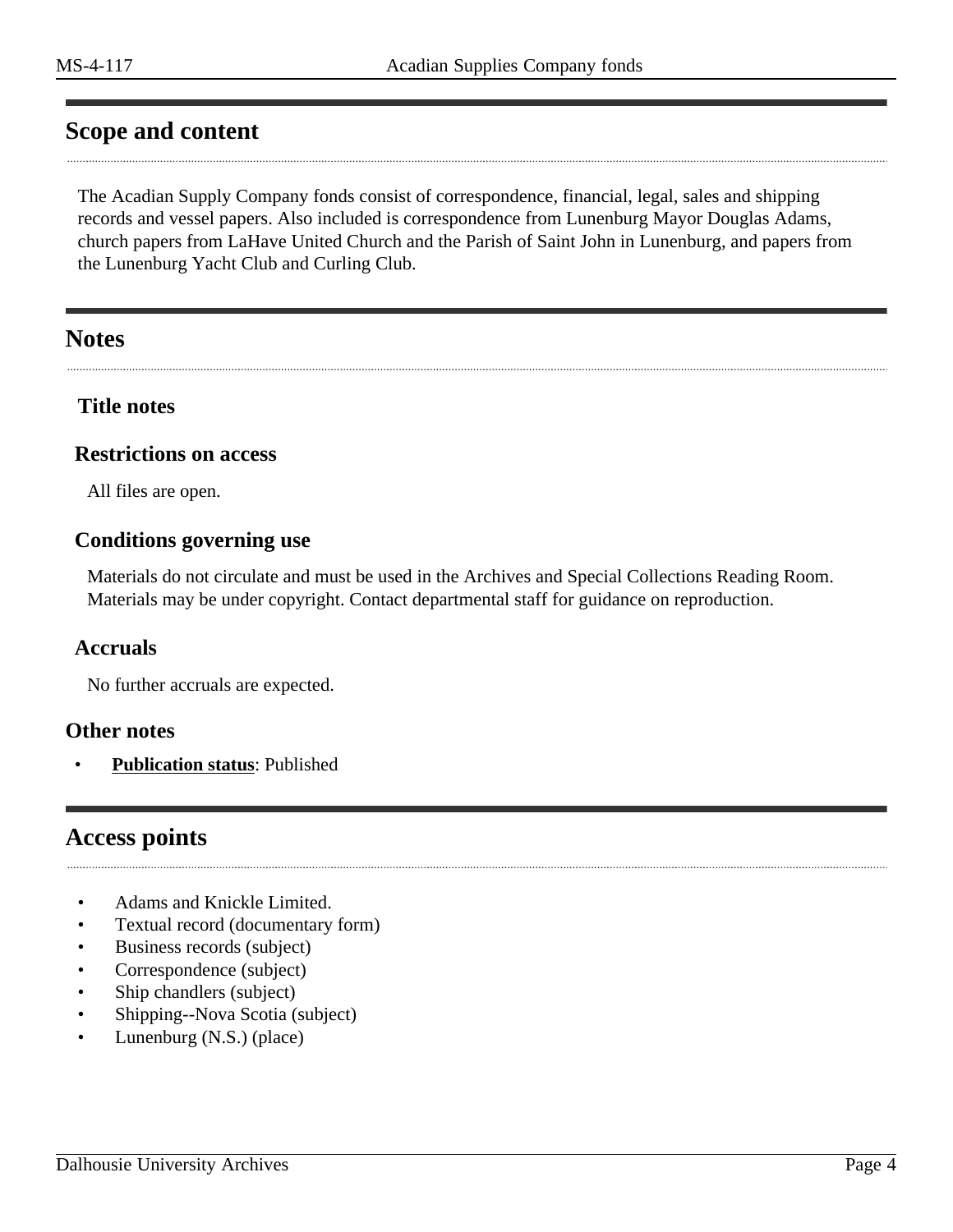# <span id="page-4-0"></span>**Collection holdings**

#### <span id="page-4-1"></span>**Series: Correspondence of Acadian Supplies Company**

Title: Correspondence of Acadian Supplies Company

Date: 1960-1966 (date of creation)

Scope and content:

This series contains all general business correspondence. The majority of the correspondence is between Acadian Supply Co. and its clients and shareholders, discussing business, vessels, suppliers or accounts. Clients include the Town of Lunenburg, the Department of Fisheries and The Department of Transport. Suppliers include the Dominion Coal Company, Customold Plastics and Blue Coal Ltd.

Physical description: 6 cm of textual records

### **File: MS-4-117, Box 1, Folder 21 - Department of Transport**

Title: Department of Transport Reference code: MS-4-117, Box 1, Folder 21 Date: 1964-1966 (date of creation)

#### **File: MS-4-117, Box 1, Folder 3 - General Correspondence**

Title: General Correspondence Reference code: MS-4-117, Box 1, Folder 3 Date: 1966-1966 (date of creation)

### **File: MS-4-117, Box 1, Folder 2 - General Correspondence**

Title: General Correspondence Reference code: MS-4-117, Box 1, Folder 2 Date: 1964-1964 (date of creation)

### **File: MS-4-117, Box 1, Folder 1 - General Correspondence**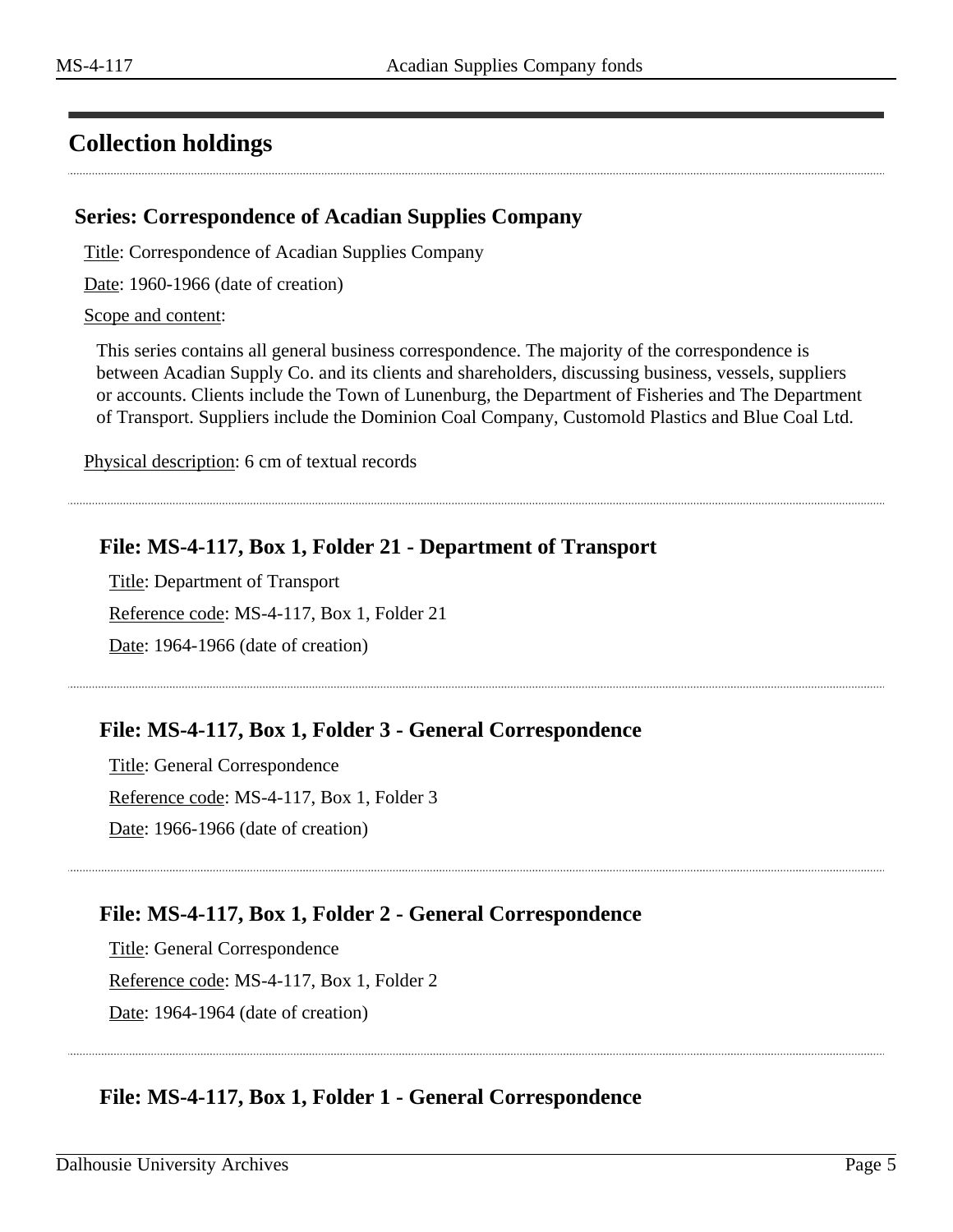Title: General Correspondence Reference code: MS-4-117, Box 1, Folder 1 Date: 1960-1965 (date of creation)

#### **File: MS-4-117, Box 1, Folder 20 - Saw Mill Employees**

Title: Saw Mill Employees Reference code: MS-4-117, Box 1, Folder 20 Date: 1962-1962 (date of creation)

#### **File: MS-4-117, Box 1, Folder 4 - Shareholders**

Title: Shareholders Reference code: MS-4-117, Box 1, Folder 4 Date: 1966-1966 (date of creation)

#### **File: MS-4-117, Box 1, Folder 5 - Town of Lunenburg**

Title: Town of Lunenburg Reference code: MS-4-117, Box 1, Folder 5 Date: 1961-1966 (date of creation)

#### <span id="page-5-0"></span>**Series: Financial records of Acadian Supplies Company**

Title: Financial records of Acadian Supplies Company

Date: 1920-1966 (date of creation)

#### Scope and content:

This series contains a record book, financial statements and shareholder reports, a cash book, sales reports, inventory and an order book for the saw mill. The majority of the records are financial statements for both Acadian Supplies and Acadian Vessels listing their expenditures for the years they have been in operation.

Physical description: 6 cm of textual material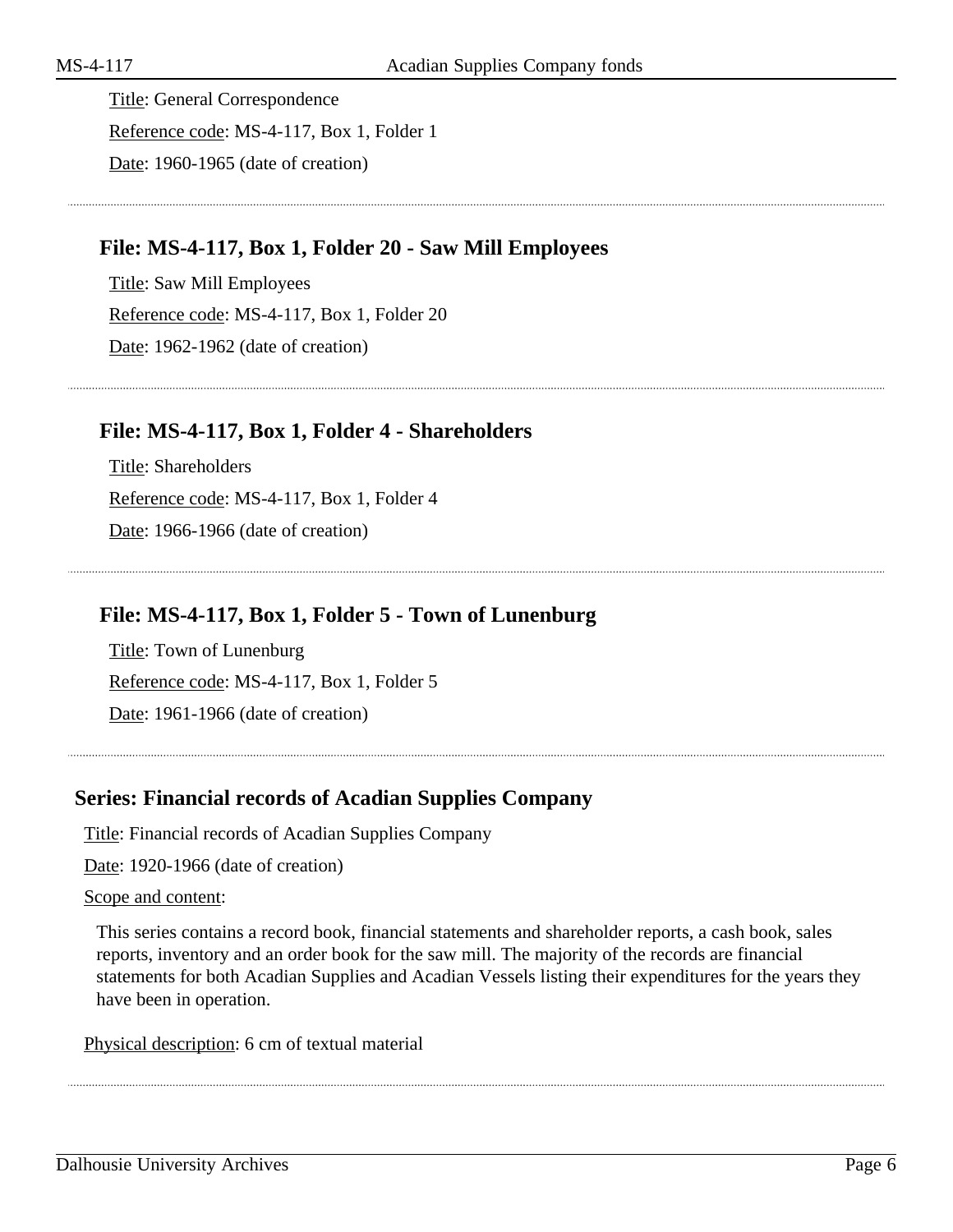### **File: MS-4-117, Box 1, Folder 9 - Financial Correspondence**

Title: Financial Correspondence Reference code: MS-4-117, Box 1, Folder 9 Date: 1948-1960 (date of creation) Scope and content:

1948-1955, 1955-1958, 1960

#### **File: MS-4-117, Box 1, Folder 12 - Financial Statements: Acadian Supplies Co.**

Title: Financial Statements: Acadian Supplies Co. Reference code: MS-4-117, Box 1, Folder 12 Date: 1950-1966 (date of creation)

#### **File: MS-4-117, Box 1, Folder 11 - Financial Statements: Acadian Supplies Co.**

Title: Financial Statements: Acadian Supplies Co. Reference code: MS-4-117, Box 1, Folder 11 Date: 1925-1949 (date of creation) Scope and content: 1925, 1937-1949

**File: MS-4-117, Box 1, Folder 13 - Financial Statements: Acadian Vessel Co.**

Title: Financial Statements: Acadian Vessel Co. Reference code: MS-4-117, Box 1, Folder 13 Date: 1937-1964 (date of creation)

#### **File: MS-4-117, Box 1, Folder 10 - Inventory Certificates**

Title: Inventory Certificates Reference code: MS-4-117, Box 1, Folder 10 Date: 1961-1966 (date of creation)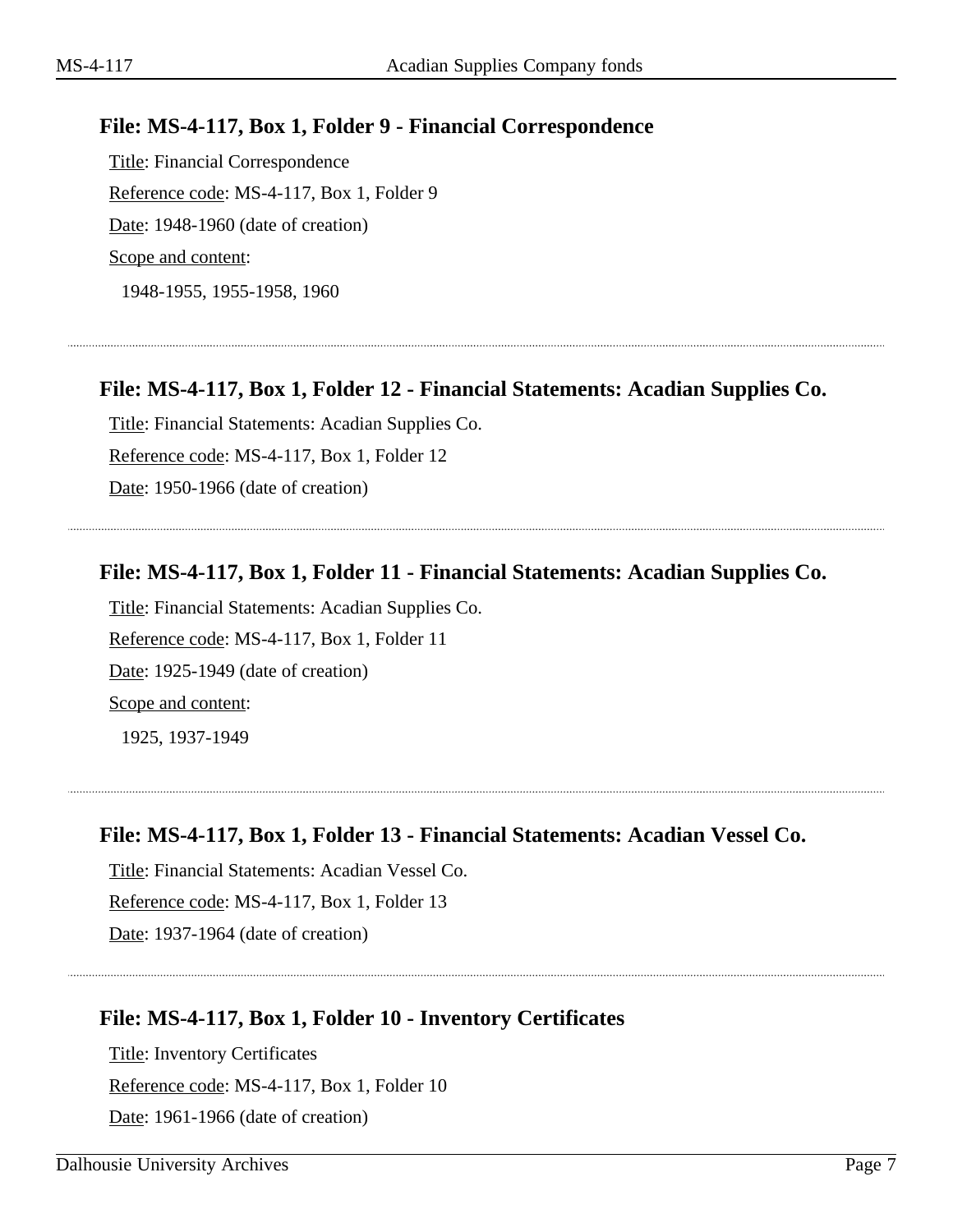### **File: MS-4-117, Box 1, Folder 8 - Inventory of Stock for Assessment Purposes**

Title: Inventory of Stock for Assessment Purposes Reference code: MS-4-117, Box 1, Folder 8 Date: 1956-1957 (date of creation)

### **File: MS-4-117, Box 1, Folder 15 - Ledger**

Title: Ledger Reference code: MS-4-117, Box 1, Folder 15 Date: 1930-1964 (date of creation)

### **File: MS-4-117, Box 1, Folder 16 - Order Book: Mill Purchases**

Title: Order Book: Mill Purchases Reference code: MS-4-117, Box 1, Folder 16 Date: 1946-1963 (date of creation)

#### **File: MS-4-117, Box 1, Folder 6 - Record Book**

Title: Record Book Reference code: MS-4-117, Box 1, Folder 6 Date: 1959-1966 (date of creation)

#### **File: MS-4-117, Box 1, Folder 14 - Sales Journal**

Title: Sales Journal Reference code: MS-4-117, Box 1, Folder 14 Date: 1963-1964 (date of creation)

### **File: MS-4-117, Box 1, Folder 7 - Sales Report and Trial Balances**

Title: Sales Report and Trial Balances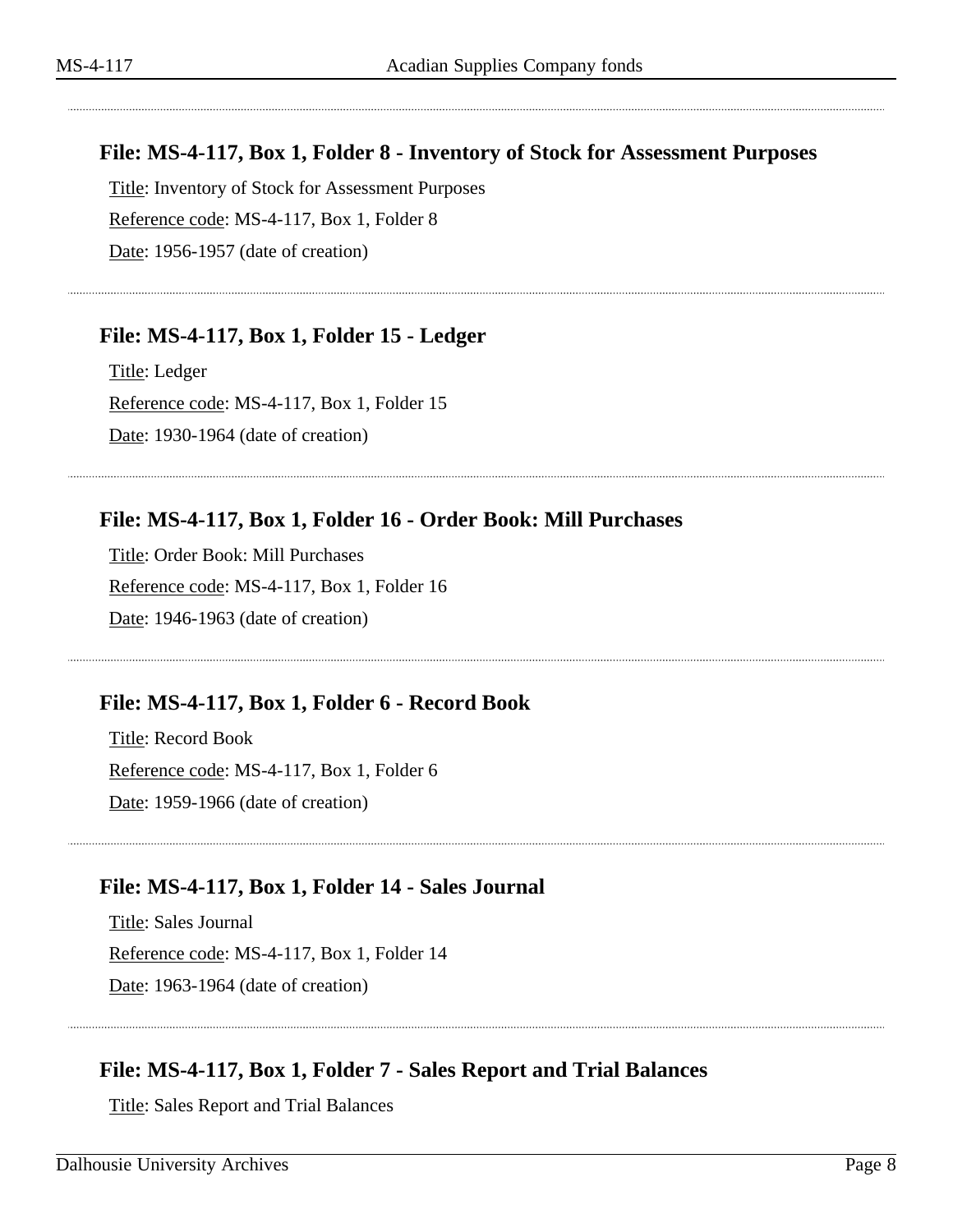Reference code: MS-4-117, Box 1, Folder 7

Date: 1962-1966 (date of creation)

#### **File: MS-4-117, Box 2, Folder 10 - Shareholders: Financial Reports**

Title: Shareholders: Financial Reports

Reference code: MS-4-117, Box 2, Folder 10

Date: 1920-1950 (date of creation)

Scope and content:

1920, 1930, 1933, 1935, 1949-1950. Contains annual report for 1930 and list of shareholders.

#### <span id="page-8-0"></span>**Series: Legal matters of Acadian Supplies Company**

Title: Legal matters of Acadian Supplies Company

Date: 1920-1967 (date of creation)

Scope and content:

This series contains insurance policies, legal contracts, court papers, Nova Scotia Company Act and shareholder related records. The insurance policies cover stock, buildings and machinery of Acadian Supplies Company legal contracts include an indenture and use of land. Court papers record major debts owed to Acadian Supplies Company. The shareholder related records include a sample of stock certificates for Acadian Supplies and Vessel Company, shareholder meeting minutes, lists of shareholders and stocks owned by Acadian Supplies.

Physical description: 8 cm of textual material

#### **File: MS-4-117, Box 2, Folder 4 - Court Papers**

Title: Court Papers Reference code: MS-4-117, Box 2, Folder 4 Date: 1926-1927 (date of creation) Scope and content:

Regarding debts owed to Acadian Supplies Co.

#### **File: MS-4-117, Box 2, Folder 2 - Insurance Policies: Buildings and Property**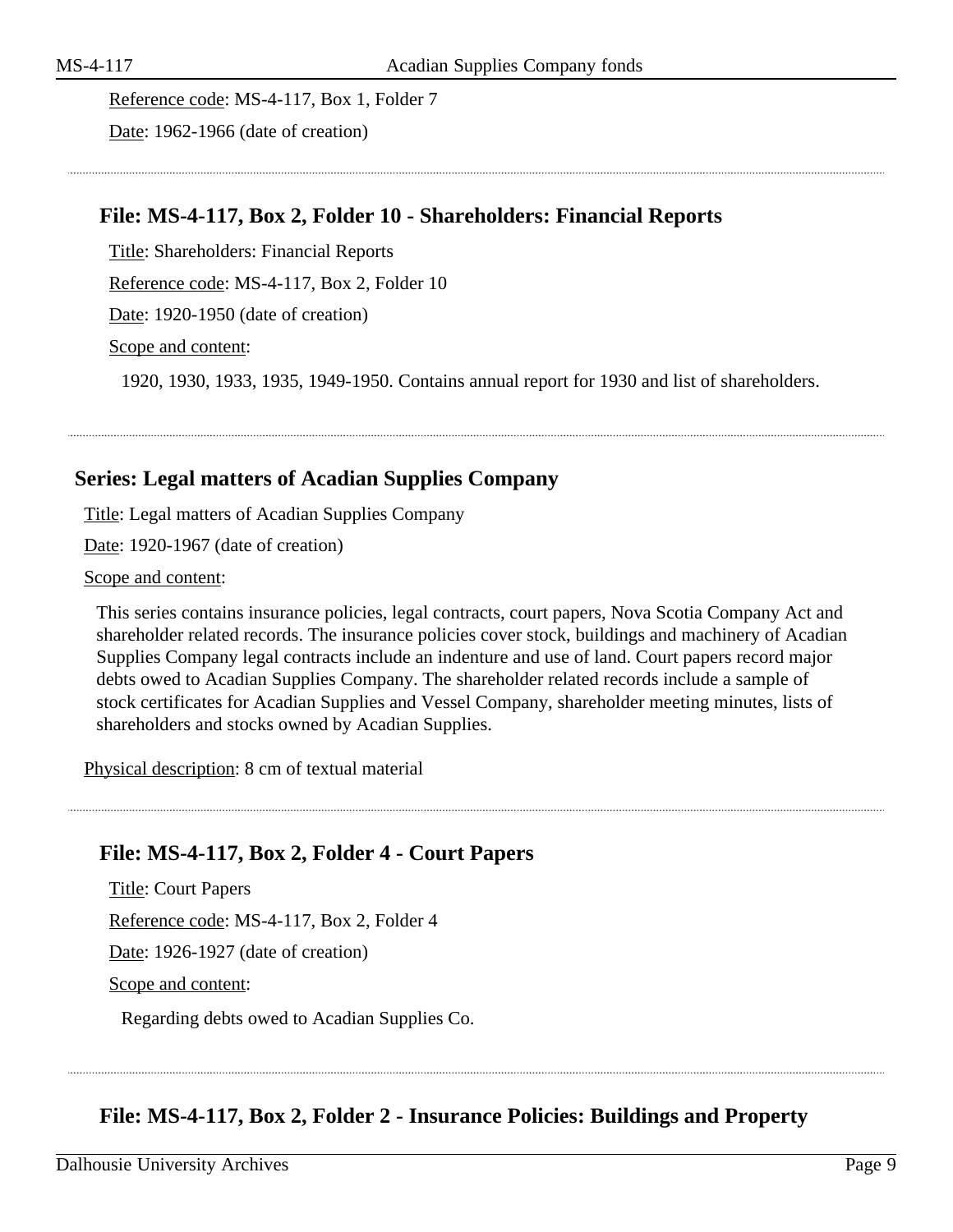Title: Insurance Policies: Buildings and Property Reference code: MS-4-117, Box 2, Folder 2 Date: 1964-1967 (date of creation)

#### **File: MS-4-117, Box 2, Folder 1 - Insurance Policies: Buildings and Property**

Title: Insurance Policies: Buildings and Property Reference code: MS-4-117, Box 2, Folder 1 Date: 1937-1963 (date of creation) Scope and content: 1937, 1950, 1960-1963

#### **File: MS-4-117, Box 2, Folder 3 - Insurance Policies: Expirations and Insurance Plan**

Title: Insurance Policies: Expirations and Insurance Plan Reference code: MS-4-117, Box 2, Folder 3 Date: 1966-1967 (date of creation)

#### **File: MS-4-117, Box 1, Folder 18 - Insurance Policies: Saw Mill and Dump Truck**

Title: Insurance Policies: Saw Mill and Dump Truck Reference code: MS-4-117, Box 1, Folder 18 Date: 1962-1965 (date of creation)

#### **File: MS-4-117, Box 1, Folder 19 - Insurance Policies: Stock**

Title: Insurance Policies: Stock Reference code: MS-4-117, Box 1, Folder 19 Date: 1937-1963 (date of creation)

#### **File: MS-4-117, Box 2, Folder 12 - Legal Contracts: Property**

Title: Legal Contracts: Property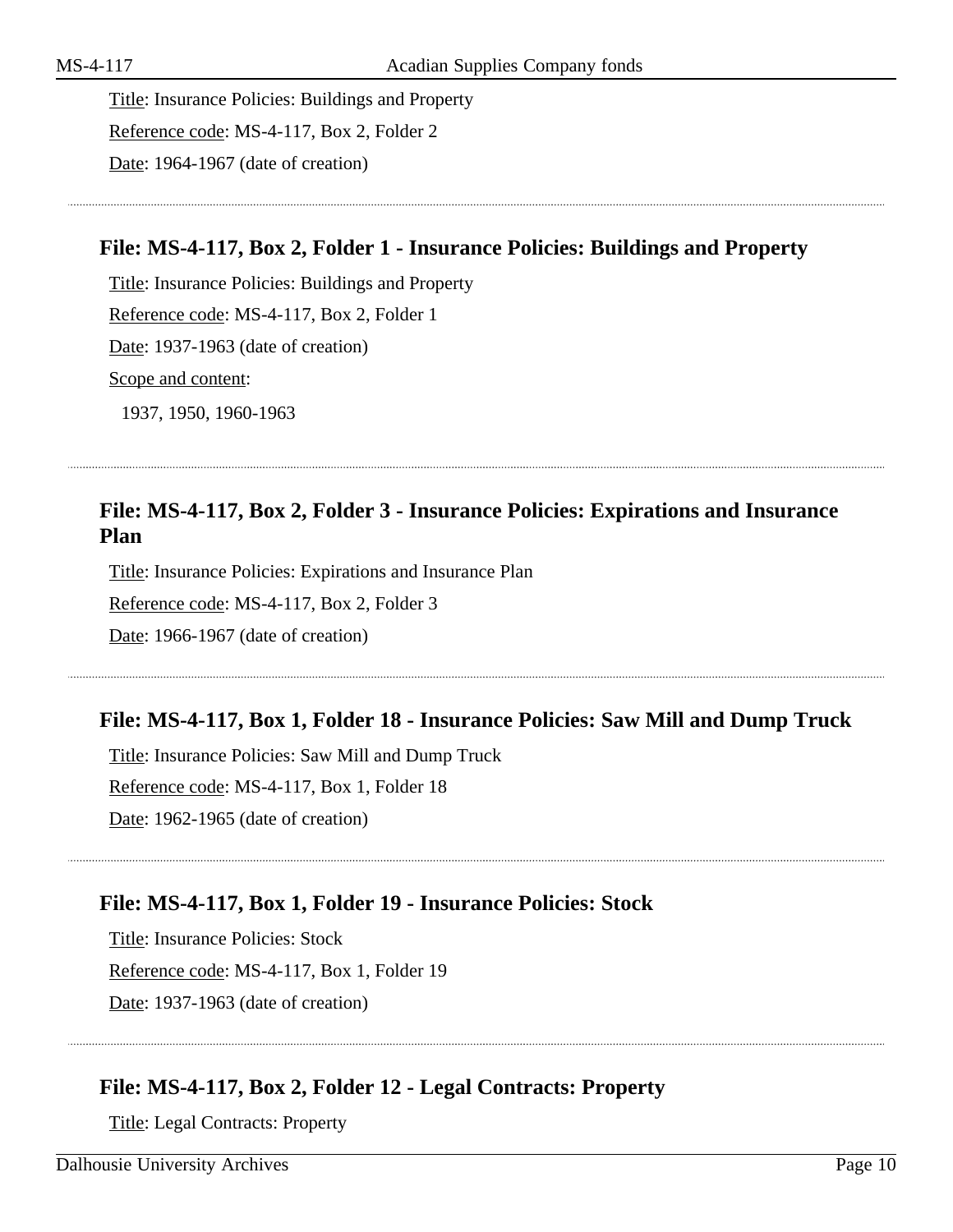Reference code: MS-4-117, Box 2, Folder 12

Date: 1942-1947 (date of creation)

Scope and content:

1942, 1947. Indenture between Adams and Knickle Ltd and Jessie D. Knickle and agreement permitting Acadian Supply Co. use Canadian National Railway land.

### **File: MS-4-117, Box 3 - Minutes of Provisional Directors: General Annual Meeting of Shareholders**

Title: Minutes of Provisional Directors: General Annual Meeting of Shareholders

Reference code: MS-4-117, Box 3

Date: 1930-1964 (date of creation)

Scope and content:

May 20, 1930 - April 30, 1964. Acadian Vessel Co.

### **File: MS-4-117, Box 2, Folder 9 - Minutes of Provisional Directors: General Annual Meeting of Shareholders**

Title: Minutes of Provisional Directors: General Annual Meeting of Shareholders

Reference code: MS-4-117, Box 2, Folder 9

Date: 1920-1942 (date of creation)

### **File: MS-4-117, Box 1, Folder 17 - Nova Scotia Company's Act**

Title: Nova Scotia Company's Act

Reference code: MS-4-117, Box 1, Folder 17

Date: 1920 (date of creation)

Scope and content:

Contains certificate of incorporation, articles of association and memorandum of association, for Acadian Supply Co. and Acadian Vessel Co.

### **File: MS-4-117, Box 2, Folder 8 - Shareholders: Meeting Notes**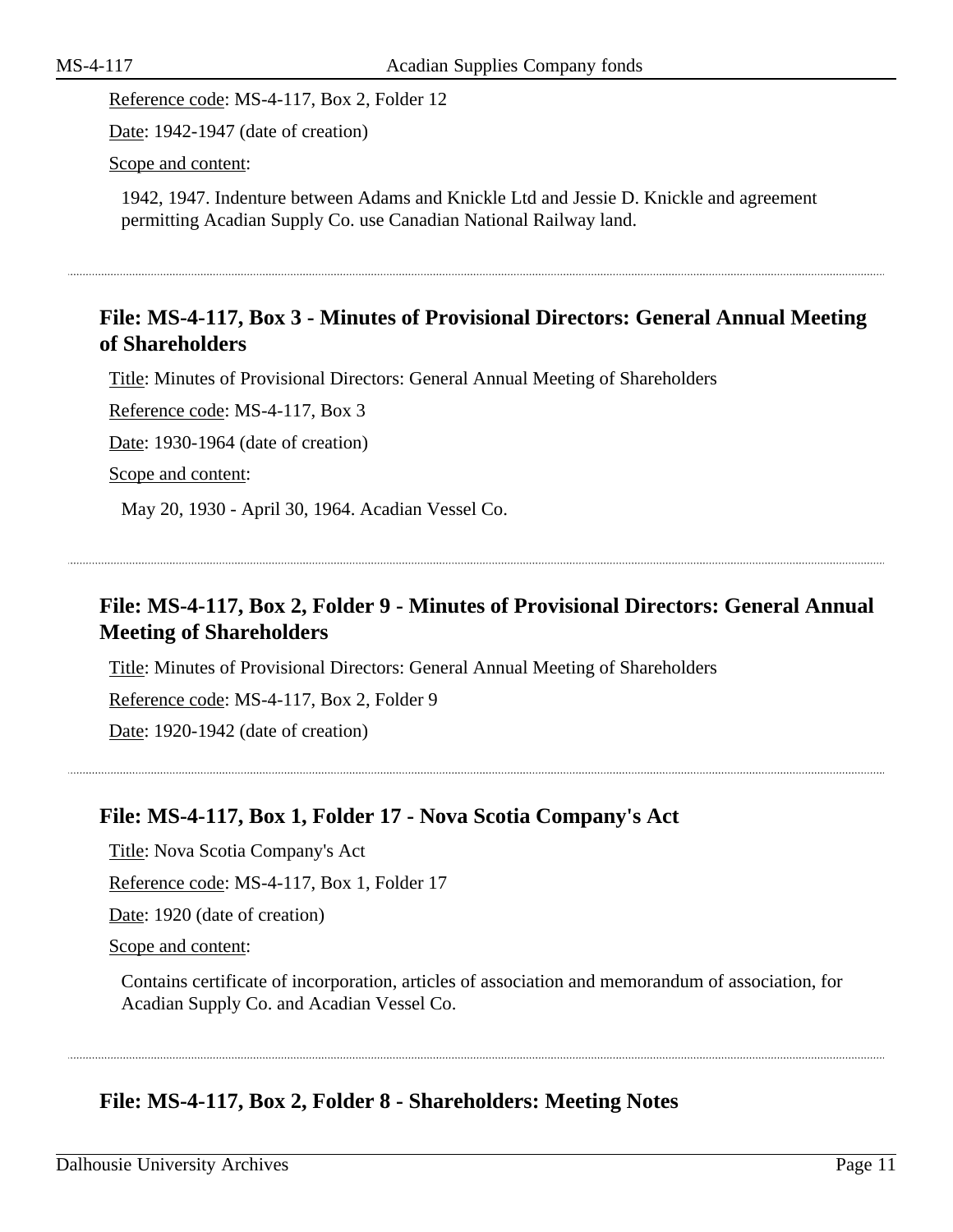Title: Shareholders: Meeting Notes Reference code: MS-4-117, Box 2, Folder 8

Date: 1920-1941 (date of creation)

Scope and content:

1920, 1929-1930, 1937-1941. Contains resignations and appointments of directors, resolutions and meeting minutes.

### **File: MS-4-117, Box 2, Folder 11 - Shareholders: Proxies**

Title: Shareholders: Proxies Reference code: MS-4-117, Box 2, Folder 11 Date: 1939-1941 (date of creation)

### **File: MS-4-117, Box 2, Folder 5 - Stock Certificates: Acadian Supplies Co.**

Title: Stock Certificates: Acadian Supplies Co. Reference code: MS-4-117, Box 2, Folder 5 Date: 1920-1951 (date of creation) Scope and content: 1920, 1936, 1951

#### **File: MS-4-117, Box 2, Folder 6 - Stock Certificates: Acadian Vessel Co.**

Title: Stock Certificates: Acadian Vessel Co. Reference code: MS-4-117, Box 2, Folder 6 Date: 1930-1941 (date of creation) Scope and content:

Gap from 1931-1940

### **File: MS-4-117, Box 2, Folder 7 - Stock Certificates: Shares owned by Acadian Supply Co.**

Title: Stock Certificates: Shares owned by Acadian Supply Co.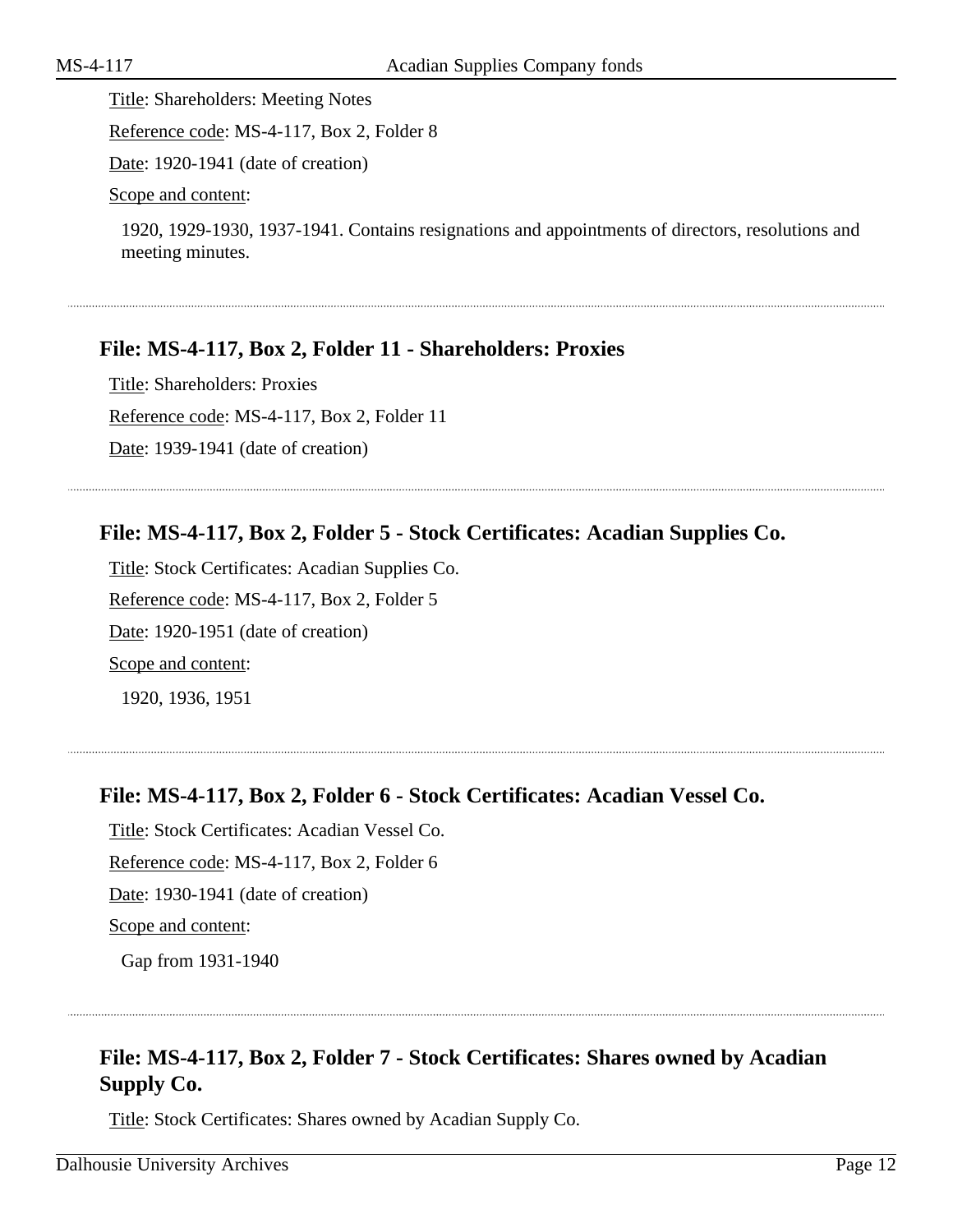Reference code: MS-4-117, Box 2, Folder 7

Date: 1935-1935 (date of creation)

#### <span id="page-12-0"></span>**Series: Non business papers**

Title: Non business papers

Date: 1941 - 1960 (date of creation)

#### Scope and content:

This series consists of records donated with the Acadian Supplies Company fonds but are not directly related to the business. Types of records include church papers for the Parish of Saint John in Lunenburg and the LaHave United Church, correspondence by Lunenburg Mayor Douglas Adams, and records belonging to the Lunenburg Curling Club and the Lunenburg Yacht Club.

### **File: MS-4-117, Box 4, Folder 1 - Annual statements and contributions to the Parish of Saint John in Lunenburg Nova Scotia**

Title: Annual statements and contributions to the Parish of Saint John in Lunenburg Nova Scotia

Reference code: MS-4-117, Box 4, Folder 1

Date: 1956-1958 (date of creation)

Scope and content:

File contains church papers such as annual statements and donations by parishners.

Physical description: 1 cm

### **File: MS-4-117, Box 4, Folder 8 - LaHave United Church correspondence, statement of finances and collections from parishners**

Title: LaHave United Church correspondence, statement of finances and collections from parishners

Reference code: MS-4-117, Box 4, Folder 8

Date: 1941, 1960 (date of creation)

Scope and content:

File contains correspondence, statements of finances and list of collections from parishners of the LaHave United Church.

Physical description: 0.25 cm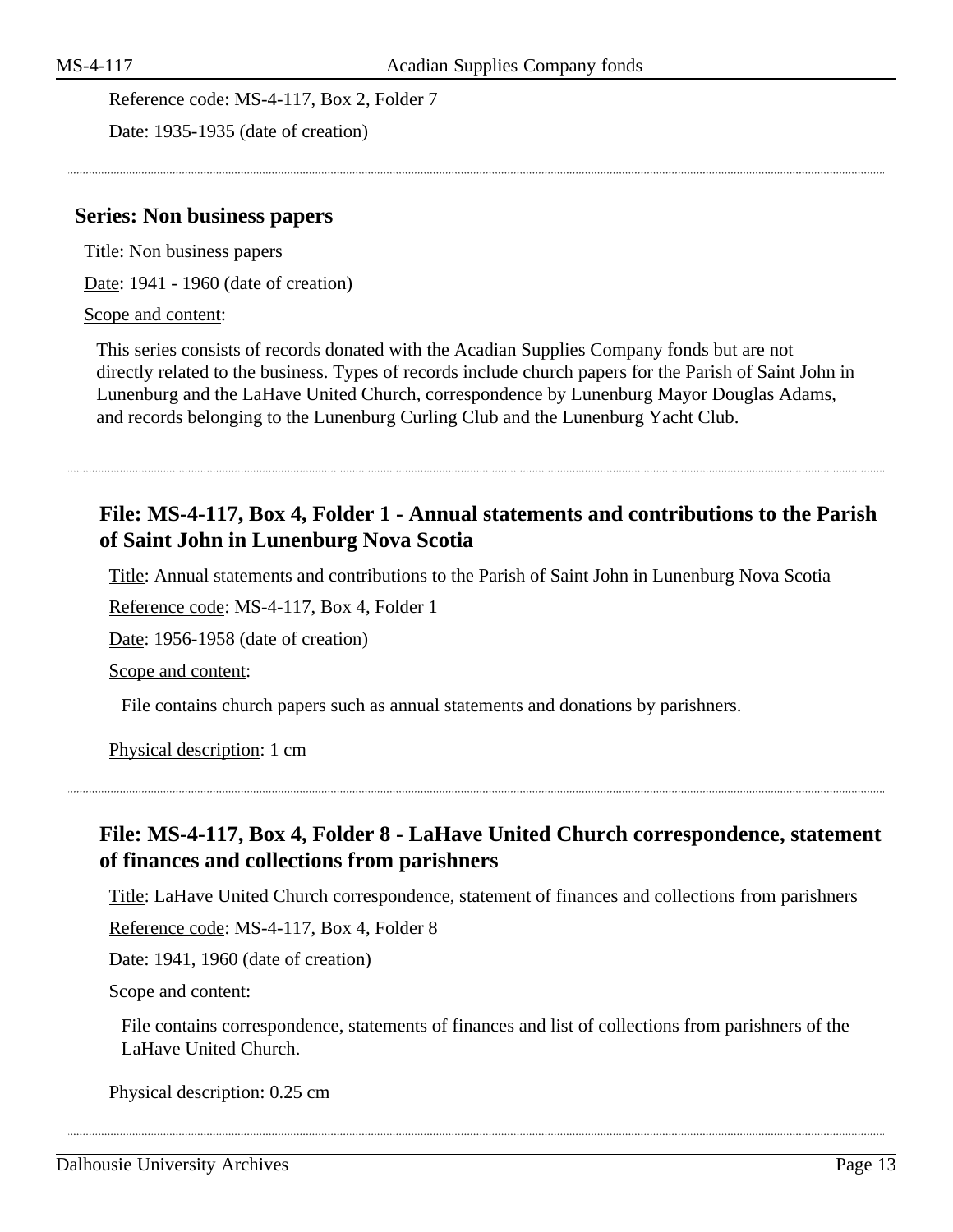### **File: MS-4-117, Box 4, Folder 2 - Lunenburg Curling Club Mayor's cup competition and Dale & Co. competition**

Title: Lunenburg Curling Club Mayor's cup competition and Dale & Co. competition

Reference code: MS-4-117, Box 4, Folder 2

Date: March 1955 (date of creation)

Scope and content:

File contains rules of competition and players. Also includes a final notice of semi annual meeting.

Physical description: 3 pages

### **File: MS-4-117, Box 4, Folder 7 - Lunenburg water and paving bonds, mayor Douglas Adams' annual report and speech**

Title: Lunenburg water and paving bonds, mayor Douglas Adams' annual report and speech

Reference code: MS-4-117, Box 4, Folder 7

Date: 1950, 1956 (date of creation)

Scope and content:

File contains listing of Lunenburg water and apving bonds, an annual report and speech by Lunenburg Mayor Douglas Adams. Douglas Adams was Mayor of Lunenburg, as well as a chairman of the school board and president of the Nova Scotia Fisheries Exhibition. He was also one of the owners of Lunenburg Outfitting Company (MS-4-84) and Adam's and Knickle (MS-4-27)

Physical description: 0.25 cm

### **File: MS-4-117, Box 4, Folder 3 - Lunenburg Yacht Club trophy winners, race start times and more**

Title: Lunenburg Yacht Club trophy winners, race start times and more

Reference code: MS-4-117, Box 4, Folder 3

Date: 1956-1957 (date of creation)

Scope and content:

File contains trophy winners list, race start times, and placement times, meeting minutes, report of the rear-commander, race schedules, time allowances, and certificate of the measurement for the sailbox 'Rochelle'.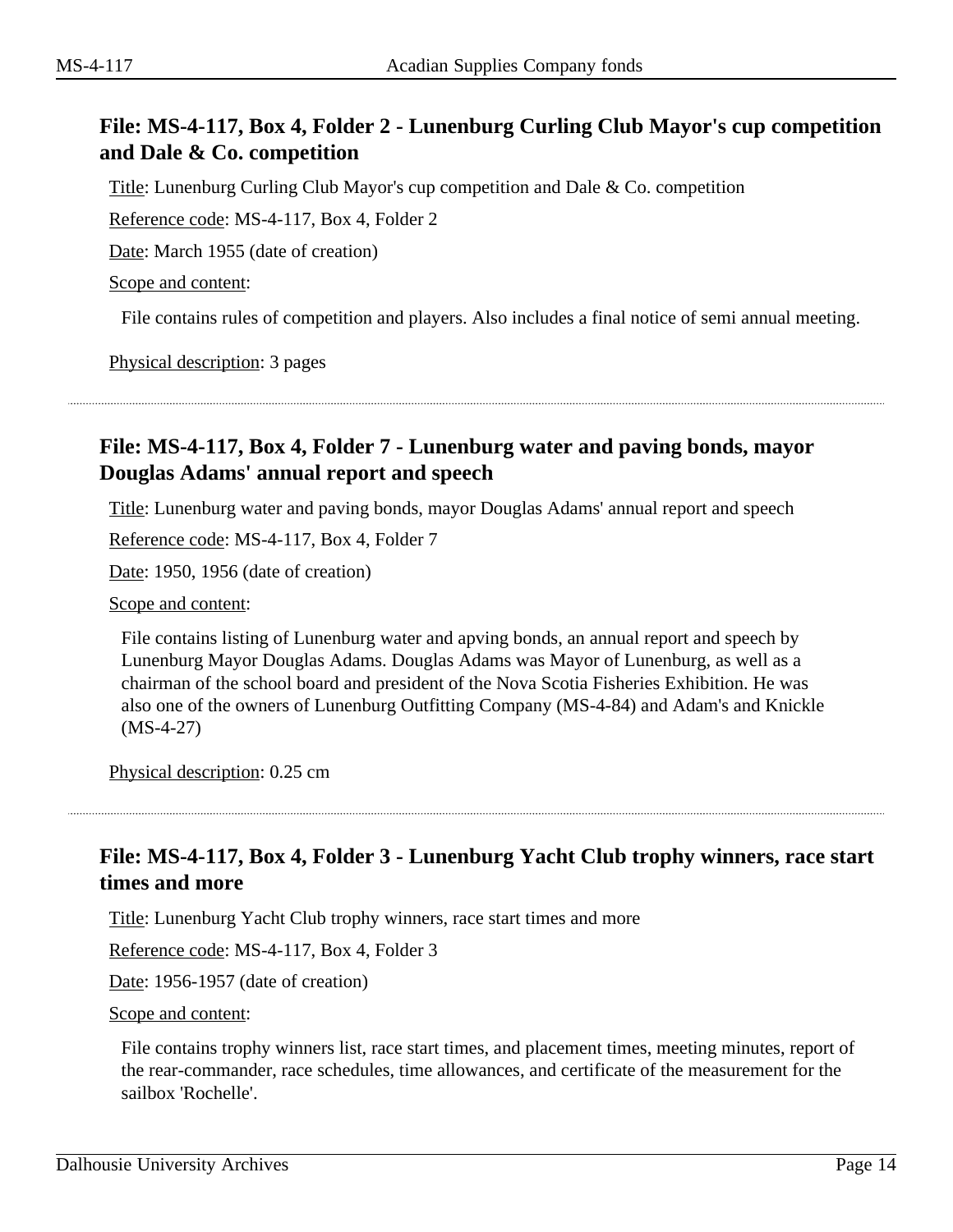Physical description: 1 cm

#### **File: MS-4-117, Box 4, Folder 4 - Lunenburg Yacht Club minute book**

Title: Lunenburg Yacht Club minute book

Reference code: MS-4-117, Box 4, Folder 4

Date: 1956 (date of creation)

Scope and content:

File contains notebook with list of yatch club officers, race schedules, race winners and other information regarding yatch club races.

Physical description: 1 book

#### **File: MS-4-117, Box 4, Folder 5 - Lunenburg Yacht Club minute book**

Title: Lunenburg Yacht Club minute book

Reference code: MS-4-117, Box 4, Folder 5

Date: 1954-1956 (date of creation)

Scope and content:

File contains notebook with list of yatch club officers, race schedules, race winners, race instruction and other information regarding yatch club races.

Physical description: 1 book

#### **File: MS-4-117, Box 4, Folder 6 - Mayor Douglas Adam's correspondence**

Title: Mayor Douglas Adam's correspondence

Reference code: MS-4-117, Box 4, Folder 6

Date: 1947-1952 (date of creation)

#### Scope and content:

File contains correspondence mainly written by Mayor Adams in response to town issues, reference requests, the Nova Scotia Fisheries Exhibition and Reunion, an Act to Incorporate the Lunenburg War memorial Commuity Centre, school board, and some matters concerning Adam's and Knickle. Douglas Adams was Mayor of Lunenburg, as well as a chairman of the school board and president of the Nova Scotia Fisheries Exhibition. He was also one of the owners of Lunenburg Outfitting Company (MS-4-84) and Adam's and Knickle (MS-4-27)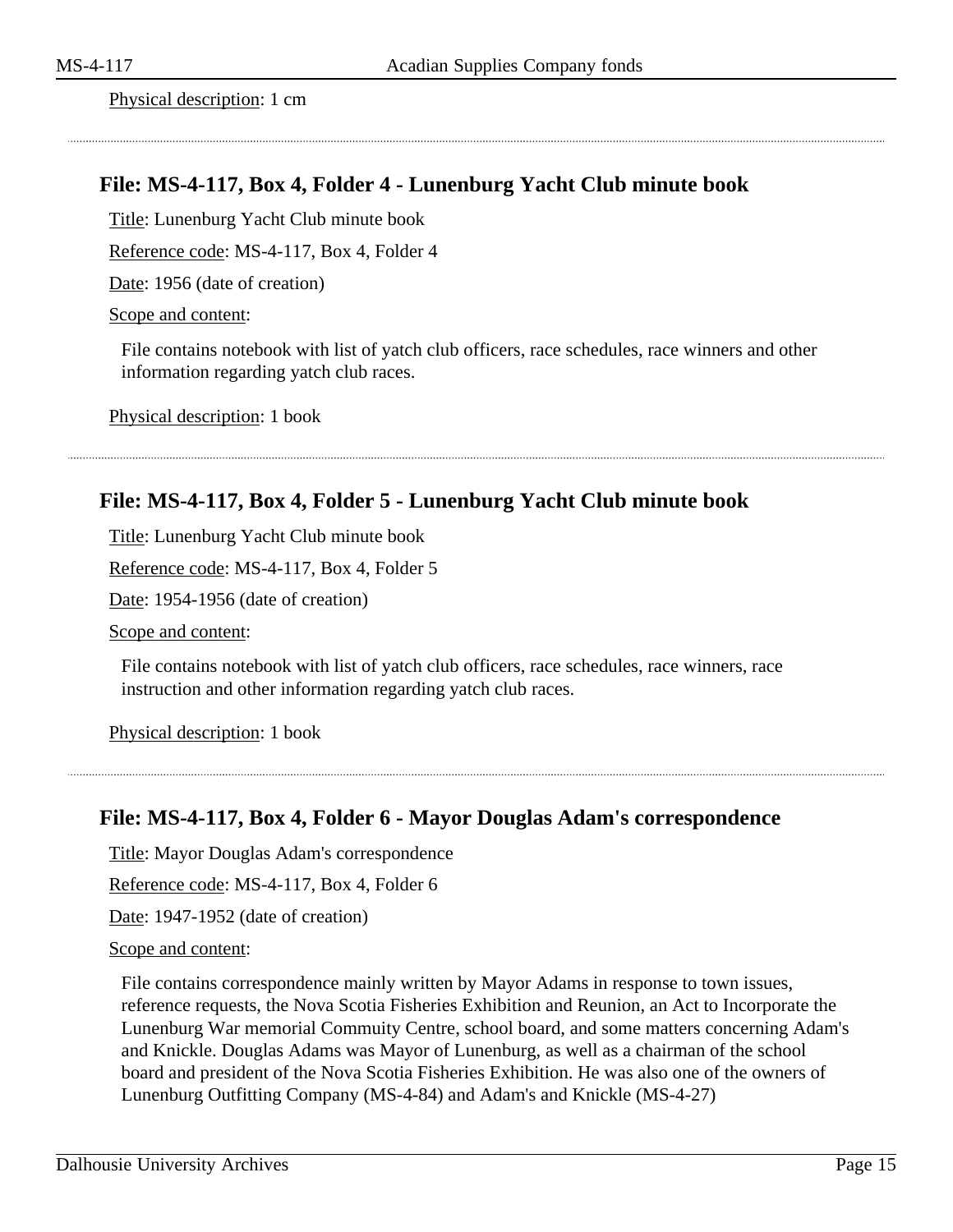Physical description: 2 cm

#### <span id="page-15-0"></span>**Series: Sales and shipping operations**

Title: Sales and shipping operations

Date: 1959-1967 (date of creation)

#### Scope and content:

This series contains administrative and operational records for Acadian Supplies Company and Acadian Vessel Company These records include tenders, annual statements for the joint stock registry, Dominion Statistic surveys and directors listing.

Physical description: 7 cm of textual material.

#### **File: MS-4-117, Box 2, Folder 18 - Dominion Bureau of Statistics: Surveys**

Title: Dominion Bureau of Statistics: Surveys Reference code: MS-4-117, Box 2, Folder 18 Date: 1960-1967 (date of creation)

#### **File: MS-4-117, Box 2, Folder 16 - List of Directors**

Title: List of Directors Reference code: MS-4-117, Box 2, Folder 16 Date: 1962 (date of creation)

### **File: MS-4-117, Box 2, Folder 17 - Nova Scotia Fisheries Exhibition and Fisherman's Reunion**

Title: Nova Scotia Fisheries Exhibition and Fisherman's Reunion

Reference code: MS-4-117, Box 2, Folder 17

Date: 1963-1966 (date of creation)

Scope and content:

Contains souvenir programs.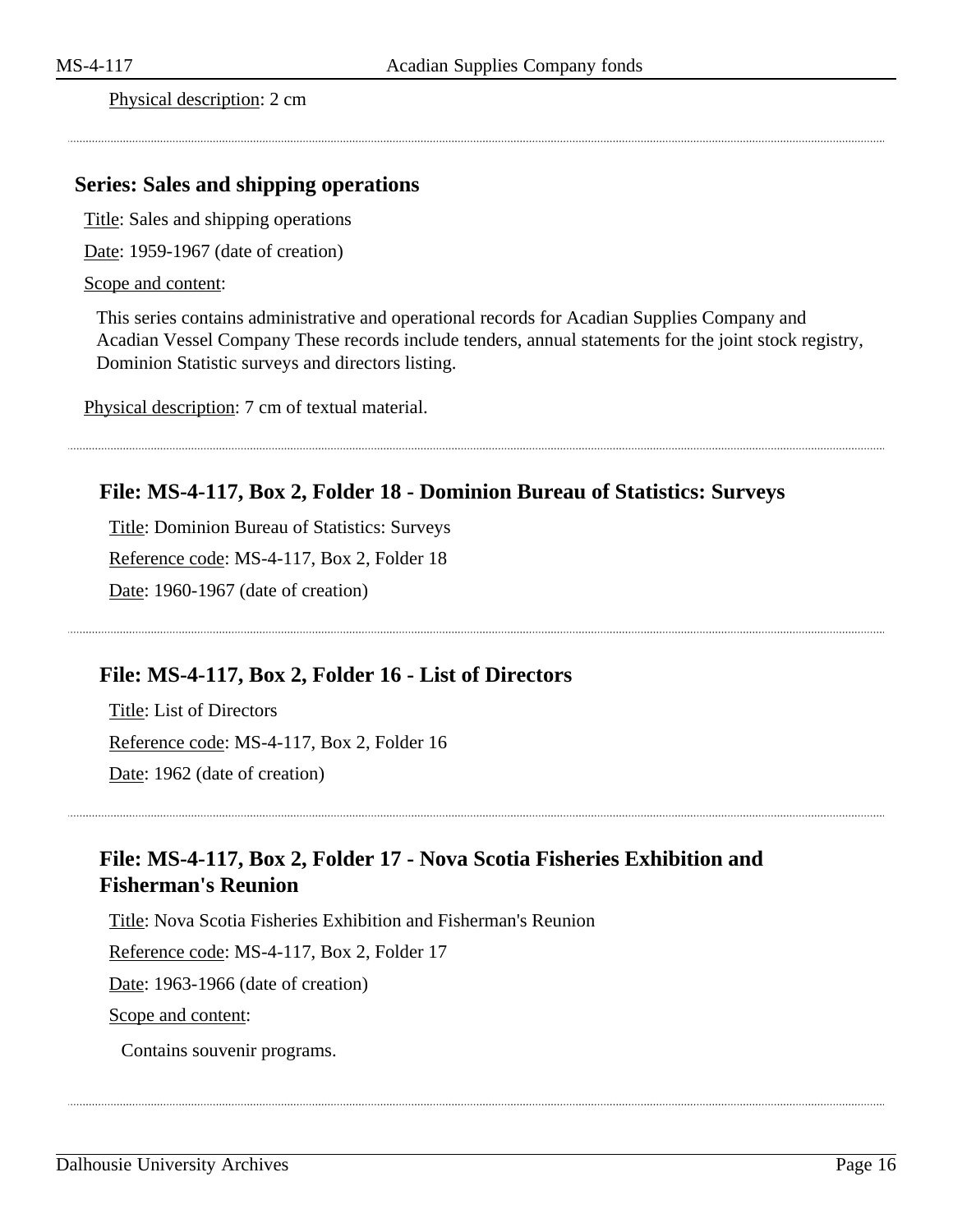### **File: MS-4-117, Box 2, Folder 13 - Registrar of Joint Stock Companies: Annual Statements for Acadian Supply Co.**

Title: Registrar of Joint Stock Companies: Annual Statements for Acadian Supply Co. Reference code: MS-4-117, Box 2, Folder 13 Date: 1959-1966 (date of creation) Scope and content:

1959-1963, 1965-1966

### **File: MS-4-117, Box 2, Folder 14 - Registrar of Joint Stock Companies: Annual Statements for Acadian Vessel Co.**

Title: Registrar of Joint Stock Companies: Annual Statements for Acadian Vessel Co.

Reference code: MS-4-117, Box 2, Folder 14

Date: 1959-1964 (date of creation)

#### **File: MS-4-117, Box 2, Folder 15 - Tenders**

Title: Tenders Reference code: MS-4-117, Box 2, Folder 15 Date: 1960-1967 (date of creation) Scope and content:

Department of Defense and Department of Public Works.

#### <span id="page-16-0"></span>**Series: Vessel operations of Acadian Vessel Co.**

Title: Vessel operations of Acadian Vessel Co.

Date: 1929-1947 (date of creation)

#### Scope and content:

All records relating to vessels, such as insurance policies, vessel registers, agreements, a journal and bills of sale are contained in this series. These records are all from Acadian Vessel Co., a subsidiary company of Acadian Supply Co. Vessel correspondence can be found in the series titled correspondence.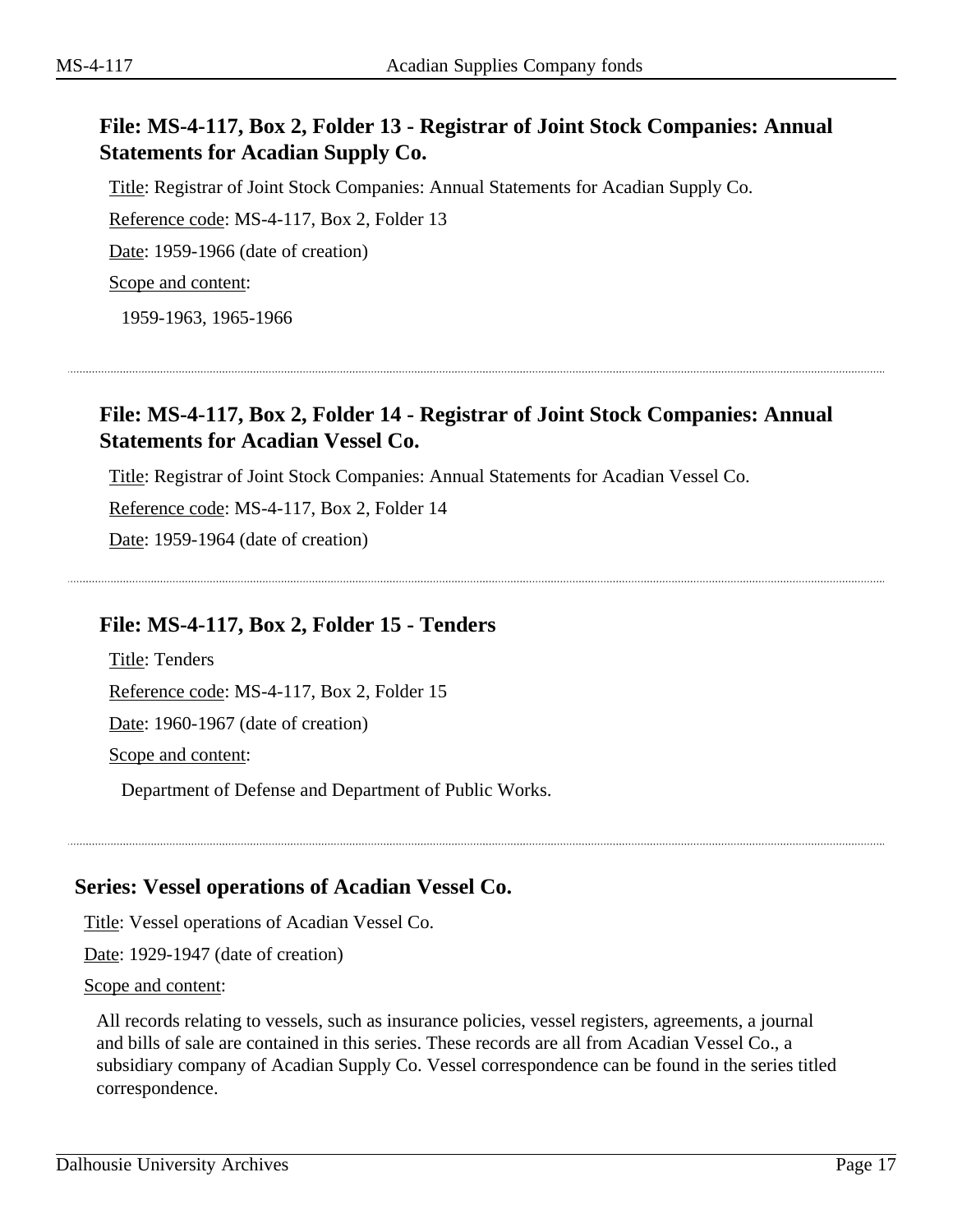Physical description: 8 cm of textual material

#### **File: MS-4-117, Box 2, Folder 23 - Bill of Sale: Shares for Nepsya**

Title: Bill of Sale: Shares for Nepsya Reference code: MS-4-117, Box 2, Folder 23 Date: 1931-1932 (date of creation)

#### **File: MS-4-117, Box 2, Folder 22 - Bills of Sale: Shares for Isabel Spindler**

Title: Bills of Sale: Shares for Isabel Spindler Reference code: MS-4-117, Box 2, Folder 22 Date: 1934-1938 (date of creation) Scope and content: 1934, 1937-1938

#### **File: MS-4-117, Box 2, Folder 24 - Bills of Sale: Shares for Marie A Spindler**

Title: Bills of Sale: Shares for Marie A Spindler Reference code: MS-4-117, Box 2, Folder 24 Date: 1924-1930 (date of creation) Scope and content: 1924, 1930

#### **File: MS-4-117, Box 2, Folder 27 - Journal: Acadian Vessel Co.**

Title: Journal: Acadian Vessel Co. Reference code: MS-4-117, Box 2, Folder 27 Date: 1930-1964 (date of creation)

#### **File: MS-4-117, Box 2, Folder 19 - Memorandom of Agreement: Sale of Irene Mary**

Title: Memorandom of Agreement: Sale of Irene Mary